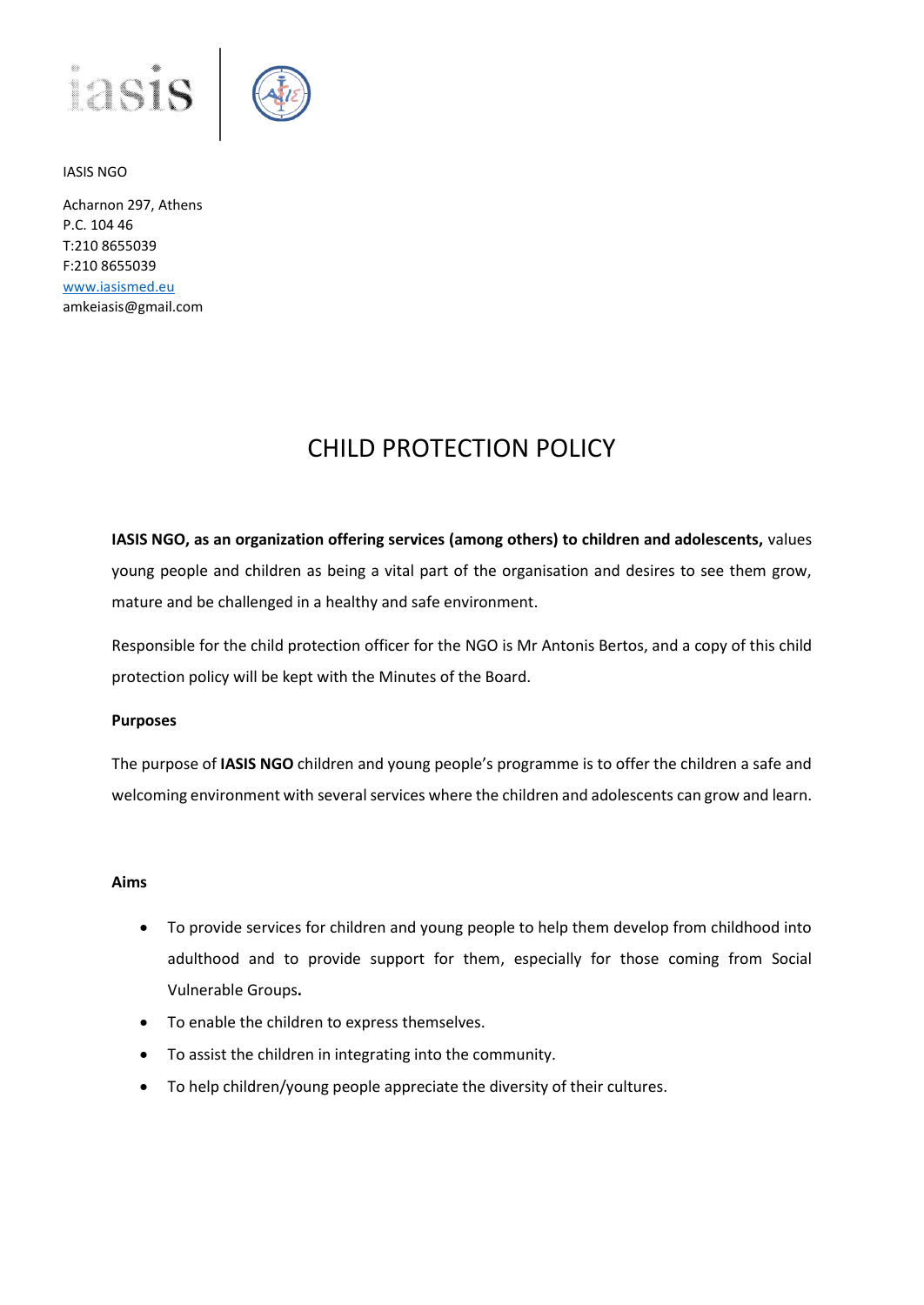



Acharnon 297, Athens P.C. 104 46 T:210 8655039 F:210 8655039 [www.iasismed.eu](http://www.iasismed.eu/) amkeiasis@gmail.com

#### **Organisation IASIS NGO**

- 1. Each child and young person should be formally registered within the group. The information includes an information/consent form which their parent/guardian must complete. These forms have vital information about health and emergency contacts and should be kept securely and brought to each session.
- 2. Attendance register: a register should be kept for each session.

#### **Child Protection Representative**

**IASIS NGO** has appointed a child protection representative, whose name is displayed *within the minutes dated/name and contact details to be given or on the notice board in the minutes' area.* If any worker has any child safety concerns, they should discuss them with him/her. He/she will take on the following responsibilities:

- Ensuring that the policy is being put into practice;
- Being the first point of contact for child protection issues;
- Keeping a record of any concerns expressed about child protection issues;
- Bringing any child protection concerns to the notice of the Management Committee and contacting the Local Authority if appropriate;
- Ensuring that paid staff and volunteers are given appropriate supervision;
- Ensuring that everyone involved with the organisation is aware of the identity of the Child Protection Representative.

The policy will be reviewed on an annual basis to ensure that it is meeting its aims.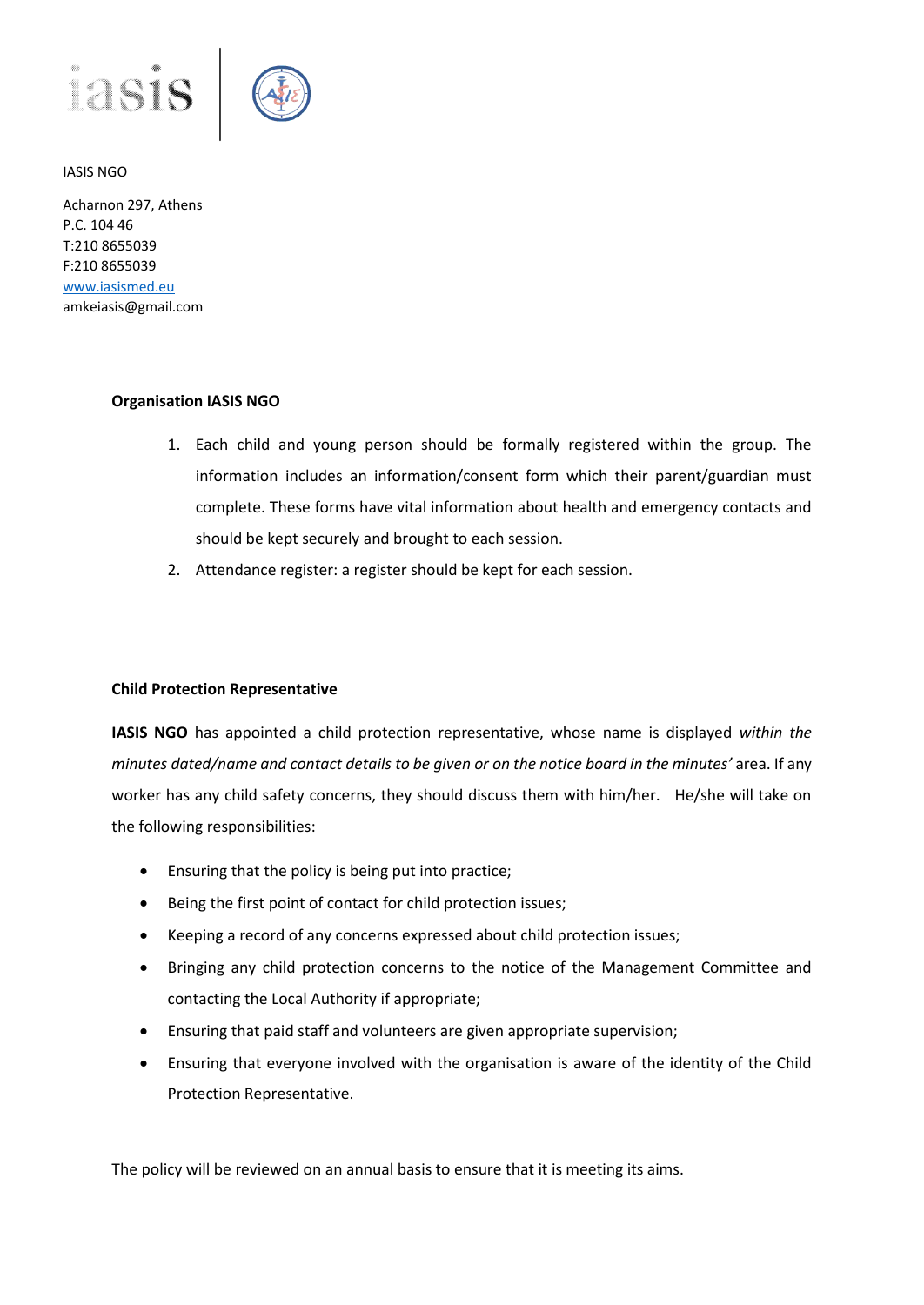



Acharnon 297, Athens P.C. 104 46 T:210 8655039 F:210 8655039 [www.iasismed.eu](http://www.iasismed.eu/) amkeiasis@gmail.com

## **Trips/Outings**

- **1.** When organising a trip/outing make sure a trip/outing slip is completed. This includes details about the trip and a section for parents to give their consent. These slips must be returned before the event takes place and must be brought on the trip with the completed group information/consent forms.
- **2.** Ensure that there is adequate insurance for the work and activities.

### **Personal/Personnel Safety**

- A group of children or young people under sixteen should not be left unattended at any time.
- Avoid being alone with an individual child or young person for a long time. If there is a need to be alone with a child or young person (e.g. first aid or he/she is distressed) make sure that another worker knows where you are and why.
- At no time should a volunteer or worker from any external organisation arrange to meet a young person away from the activity without someone else being there.
- As such meetings should be planned and have the approval of a member of the Committee.
- Teenage assistants should always be supervised.

#### **Child Safety**

- 1. Make sure that the area you are using for activities is fit for the purpose, e.g. remove furniture, which could cause injury in energetic games.
- 2. Make sure that all workers and assistants know
	- Where the emergency phone is and how to operate it
	- Where the first aid kit is
	- Who is responsible for First Aid and how to record accidents or injuries in the incident book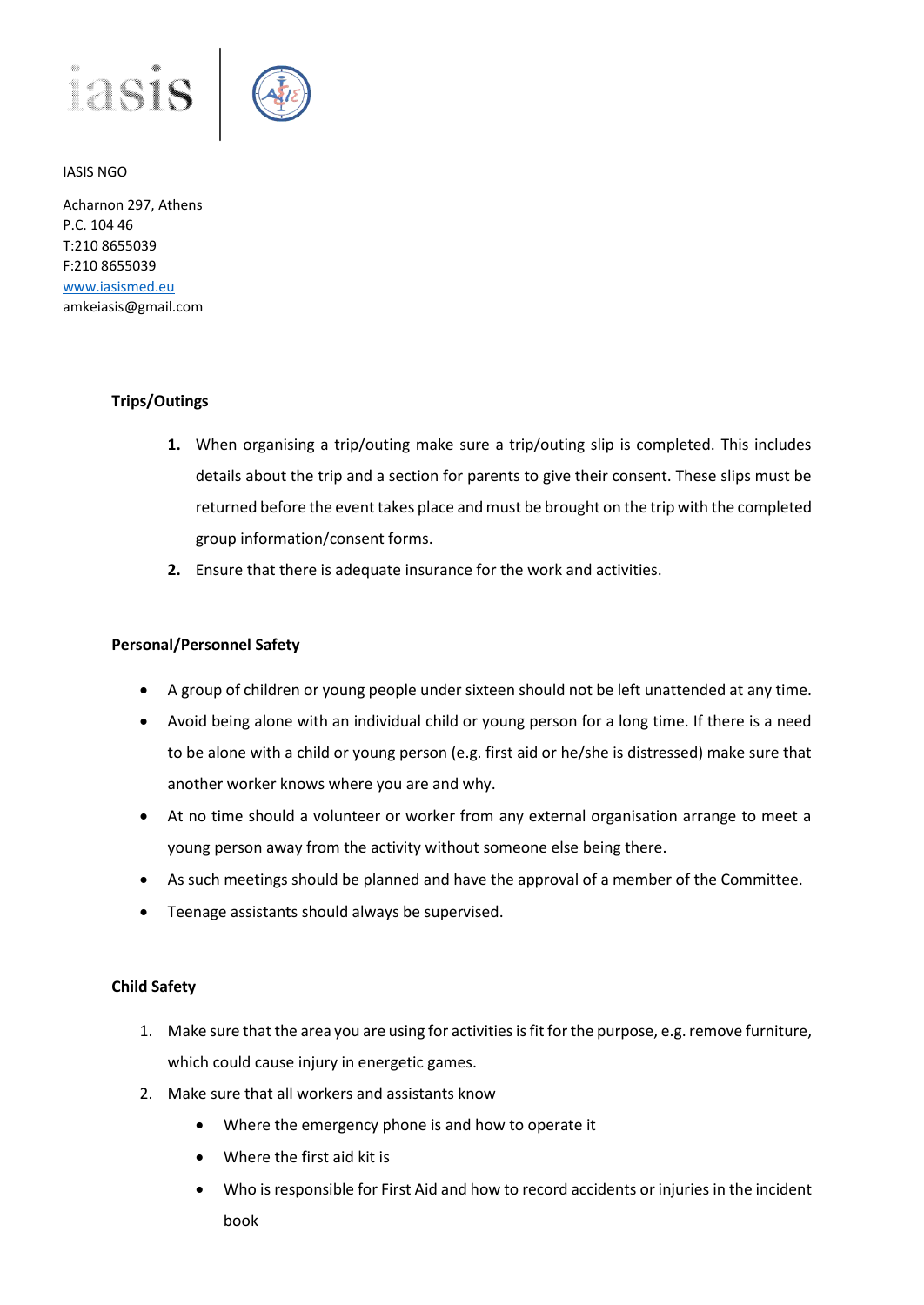



Acharnon 297, Athens P.C. 104 46 T:210 8655039 F:210 8655039 [www.iasismed.eu](http://www.iasismed.eu/) amkeiasis@gmail.com

- What to do in the event of a fire or other emergency
- 3. Once a year there should be a fire practice
- 4. Do not let children go home without an adult unless the parent has specifically said thy may do so. Never let a child go with another adult unless the parent has informed you that this will happen.
- 5. If private cars are used for an outing, the drivers must be approved by the committee, be properly insured, have rested before driving, and should have clean licenses. There should always be at least one other responsible person (16 or over) in each vehicle. All vehicles should be fitted with full seatbelts, not just lap belts. Full seatbelts should always be used.

Under normal circumstances, workers should only give a lift home to a young person from group activities if the parents of the young person have specifically asked for them to do so. (If workers are asked to give a young person or child a lift home, they are not obliged to do so, it is left to their discretion).

In the case of trips or outings, it should be made clear if workers' cars will be used and where the children or young people will be returned to.

#### **New Workers**

Workers and assistants are by far the most valuable resource the group has for working with young people. When recruiting and selecting paid workers and volunteers the following steps will be taken:

- Completion of an application form;
- An interview by three people from the Committee, who will take the final decision;
- Identifying reasons for gaps in employment, and other inconsistencies in the application;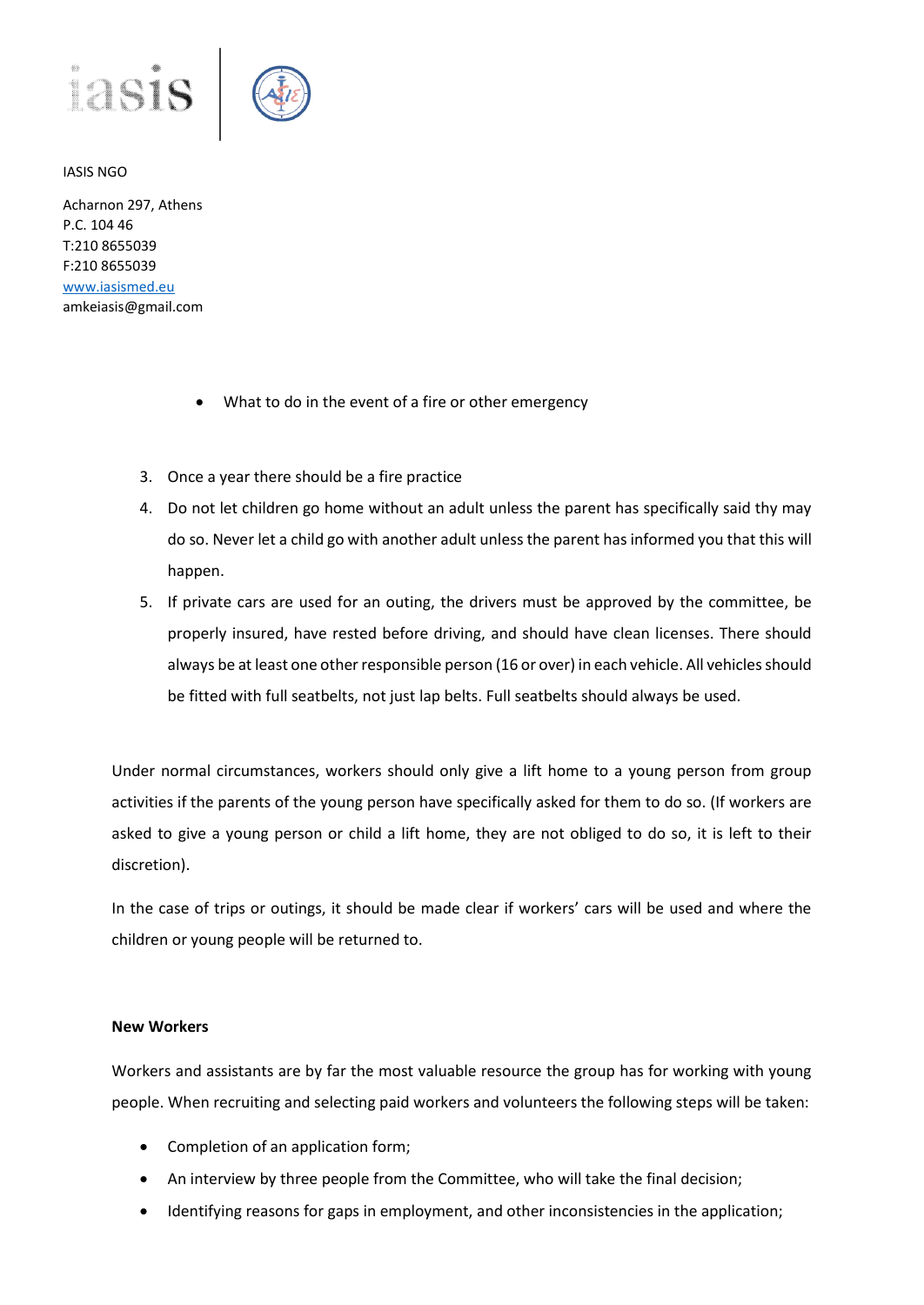

Acharnon 297, Athens P.C. 104 46 T:210 8655039 F:210 8655039 [www.iasismed.eu](http://www.iasismed.eu/) amkeiasis@gmail.com

- Checking of the applicants' identity (passport, driving license, etc);
- Taking up references prior to the person starting work;
- Ensuring criminal record checks have been carried out through relevant local agencies approved by the Criminal Records Bureau;
- Taking appropriate advice before employing someone with a criminal record;
- Allowing no unaccompanied access to children until all of the above have been completed;
- A probationary period of 3 months for new paid workers and volunteers;
- On-going supervision of paid workers and volunteers;
- Ensuring good practice is followed in working with children and young people by providing appropriate training and guidance;
- A nominated child Protection representative on the Management Committee.

#### **Training**

It is a great benefit if workers undertake regular training for this type of work. The committee should keep workers informed of relevant courses.

#### **What is child protection**?

**Child protection is the response to the different ways in which a young person's or child's physical, emotional, intellectual and spiritual health are damaged by the actions of another person.**

#### **What you should do**

- 1. Listen to the child/young person
- 2. Look at them directly and do not promise to keep any secrets before you know what they are, but always let the child/young person know if, and why, you are going to tell anyone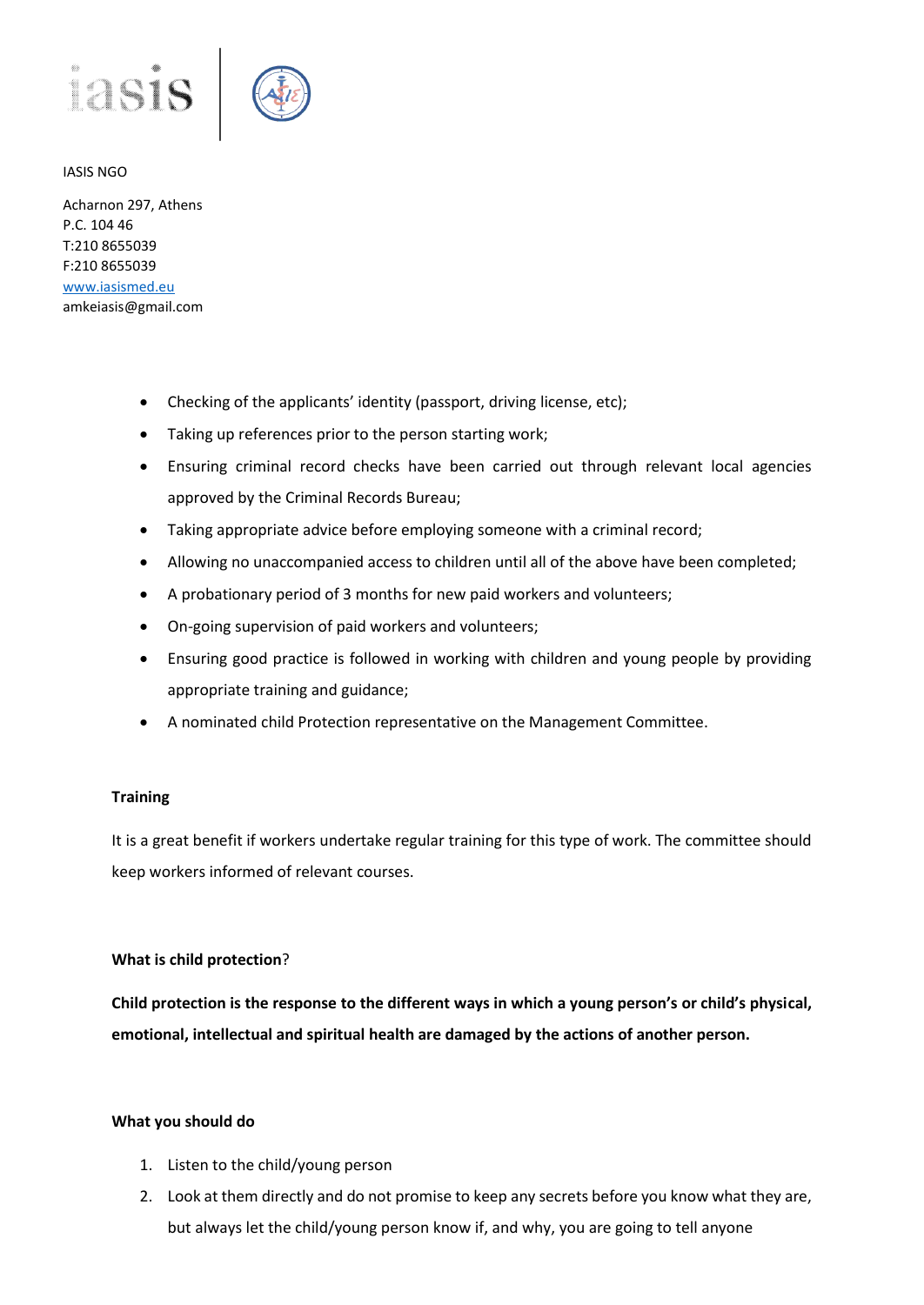

Acharnon 297, Athens P.C. 104 46 T:210 8655039 F:210 8655039 [www.iasismed.eu](http://www.iasismed.eu/) amkeiasis@gmail.com

- **3.** Look at them directly and do not promise to keep any secrets before you know what they are, but always let the child/young person know if, and why, you are going to tell anyone
- **4.** Take whatever is said to you seriously and help the child/young person to trust his/her own feelings. Take notes of exactly what is said to you avoiding assumptions and conjecture.
- 5. It is note the role of the worker to investigate any allegations (this would contaminate evidence if a situation went to court). Any disclosure by a child/young person must be reported to the named child protection officer.
- 6. Speak immediately to the Local Authority for further advice and guidance.

#### **What you should** *not* **do**

- **1.** Project workers/volunteers should not begin investigating the matter themselves.
- **2.** Do not discuss the matter with anyone except the correct people in authority.
- **3.** Do not form your own opinions and decide to do nothing.

#### **Things to say or do:**

- 'What you are telling me is very important'
- This is not your fault'
- 'I am sorry that this has happened/is happening'
- 'You were right to tell someone'
- What you are telling me should not be happening to you and I will find out the best way to help you'
- Make notes soon after the event. Try to write down exactly what the young person or child said. Avoid assumptions or conjecture.